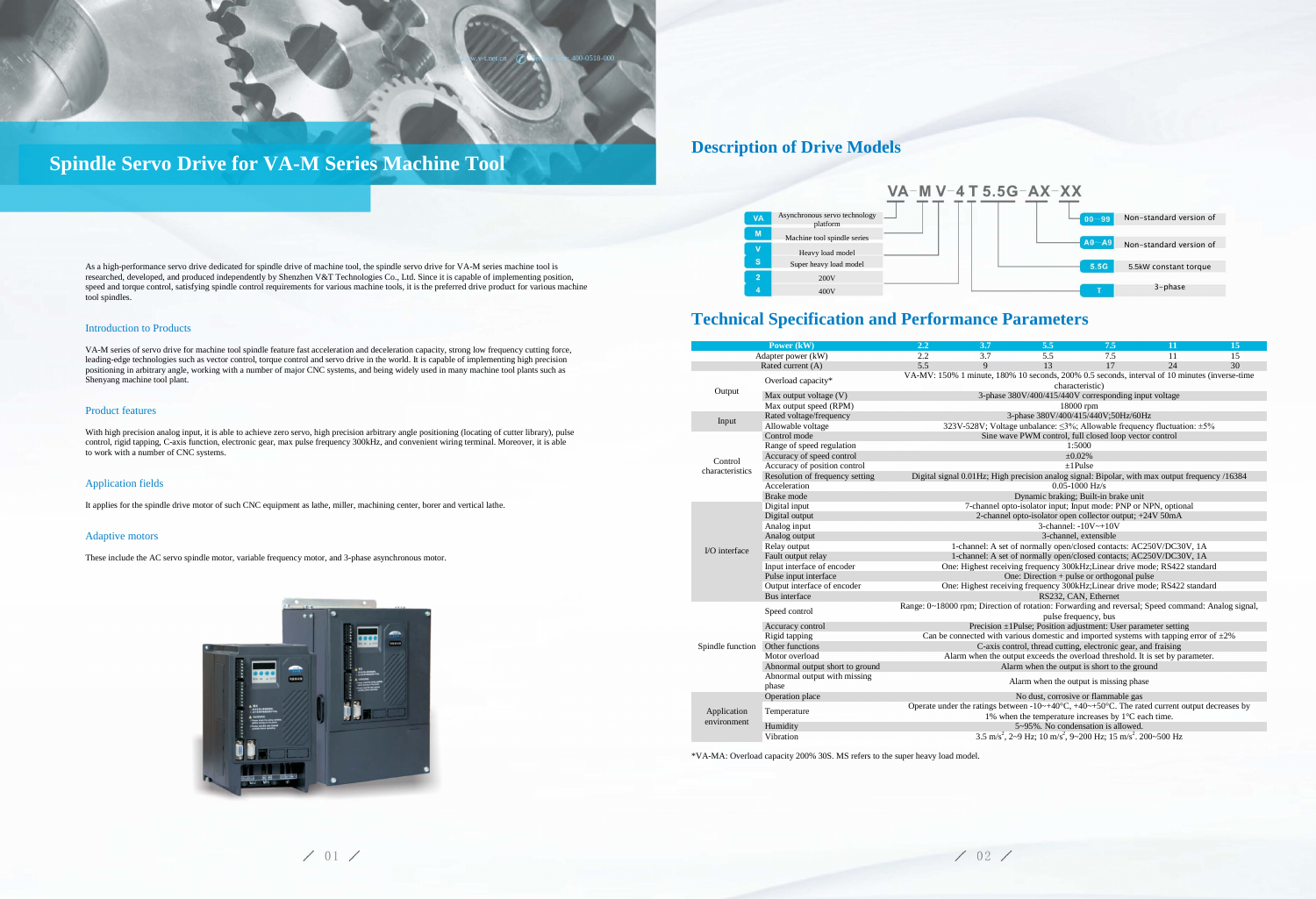

**Spindle Servo Drive for VA-M series Machine Tool**

## **System Wiring Diagram**

### **Wiring Diagram**



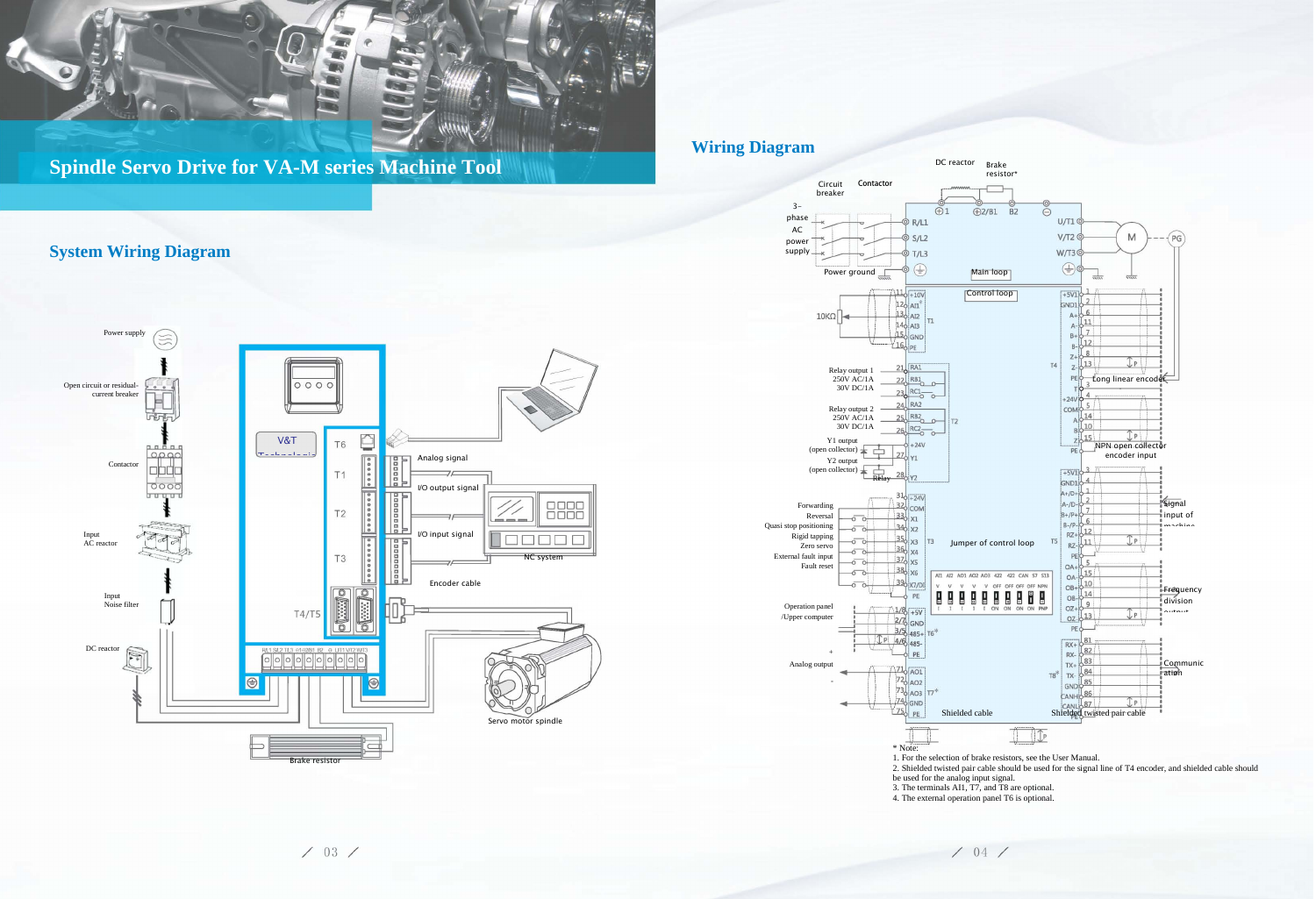## **Function of Control Circuit Terminal**

| Port           | <b>Type</b>                              | Pin                 | <b>Name</b>          | <b>Description for terminal</b><br>function                                         | <b>Technical specification</b>                                                                                                                                                                                                  |  |  |  |
|----------------|------------------------------------------|---------------------|----------------------|-------------------------------------------------------------------------------------|---------------------------------------------------------------------------------------------------------------------------------------------------------------------------------------------------------------------------------|--|--|--|
|                |                                          | 1                   | $+10V$               |                                                                                     | Reference voltage of analog 10±3%, isolated from COM inside, max current 10mA, short circuit and                                                                                                                                |  |  |  |
|                | Analog input                             | $\overline{c}$      | AI1                  | input<br>Analog input channel 1                                                     | overload protection<br>-10~10V: Input impedance $14k\Omega$<br>Max input voltage $\pm 15V$<br>Resolution: 16 digits (0.0016%)                                                                                                   |  |  |  |
| T1             |                                          | 3                   | AI <sub>2</sub>      | Analog input channel 2                                                              | 0~20mA: Input impedance 500 $\Omega$ ; Max current 30mA<br>-10~10V: Input impedance 20 $k\Omega$ ; Max input voltage 15V<br>Resolution: 13 digits (0.013%)<br>Select analog inputs 0~20 mA or 0~10V by jumper                   |  |  |  |
|                |                                          | $\overline{4}$      | AI3                  | Analog input channel 3                                                              | 0~20mA: Input impedance 500 $\Omega$ ; Max current 30mA<br>-10~10V: Input impedance 20k $\Omega$ ; Max input voltage ±15V<br>Resolution: 12 digits $(0.025\%)$<br>Select analog inputs $0 \sim 20$ mA or $0 \sim 10V$ by jumper |  |  |  |
|                |                                          | 5                   | <b>GND</b>           | Simulated ground                                                                    | Isolated from GND1 and COM inside                                                                                                                                                                                               |  |  |  |
|                |                                          | 6                   | PE                   | Ground                                                                              |                                                                                                                                                                                                                                 |  |  |  |
|                | Relay input                              | 1/2/3               | RA1/RB1/RC1          | Relay output 1                                                                      | RA1-RB1: Normally closed<br>RA1-RC1: Normally open<br>Contact capacity: 250VAC/1A, 30VDC/1A                                                                                                                                     |  |  |  |
| T <sub>2</sub> |                                          | 4/5/6               | RA2/RB2/RC1          | Relay output 2                                                                      | RA2-RB2: Normally closed<br>RA2-RC2: Normally open<br>Contact capacity: 250VAC/1A, 30VDC/1A                                                                                                                                     |  |  |  |
|                | Programmable<br>open collector<br>output | $\overline{7}$<br>8 | Y <sub>1</sub><br>YI | Open collector output 1<br>Open collector output 2                                  | Voltage range: 24V±20%, max input current 50mA                                                                                                                                                                                  |  |  |  |
|                | Control power                            | $\mathbf{1}$        | $+24V$               | $+24V$                                                                              | $24V \pm 1\%$ , isolated from GND inside<br>max load 200mA, overload and<br>short circuit protection                                                                                                                            |  |  |  |
|                | supply                                   | $\boldsymbol{2}$    | COM                  | $+24V$ GND                                                                          | Isolated from GND and GND1 inside                                                                                                                                                                                               |  |  |  |
|                |                                          | 3                   | X1                   | Forwarding (FWD)                                                                    |                                                                                                                                                                                                                                 |  |  |  |
|                | Control signal<br>input                  | $\overline{4}$      | X <sub>2</sub>       | Reversal (REV)                                                                      |                                                                                                                                                                                                                                 |  |  |  |
| T <sub>3</sub> |                                          | 5                   | X3                   | Quasi stop positioning                                                              | Input parameter: 24VDC, 5Ma                                                                                                                                                                                                     |  |  |  |
|                |                                          | 6                   | X4                   | Rigid tapping                                                                       | Frequency range: 0~200 Hz<br>Voltage range: $24V \pm 20\%$                                                                                                                                                                      |  |  |  |
|                |                                          | $\overline{7}$      | X <sub>5</sub>       | Zero servo                                                                          |                                                                                                                                                                                                                                 |  |  |  |
|                |                                          | 8                   | X6                   | External fault input                                                                |                                                                                                                                                                                                                                 |  |  |  |
|                |                                          | 9                   | X7/DI                | Fault reset                                                                         | Multi-function input: Same as X1~X6; Pulse input: 0.1Hz~50kHz; Voltage<br>range: $24V \pm 20%$                                                                                                                                  |  |  |  |
|                |                                          | 1/2                 | $+5V1/GND1$          | $+5V1/GND1$                                                                         | Isolated from $+5V/GND$ and $+24V/COM$ inside                                                                                                                                                                                   |  |  |  |
|                |                                          | 6/11                | $A+/A-$              | Encoder A-phase input                                                               |                                                                                                                                                                                                                                 |  |  |  |
|                |                                          | 7/12                | $B+/B-$              | Encoder B-phase input                                                               | Long linear encoder input                                                                                                                                                                                                       |  |  |  |
|                |                                          | 8/13                | $Z+/Z-$              | Encoder Z-phase input                                                               |                                                                                                                                                                                                                                 |  |  |  |
| T <sub>4</sub> | Encoder input                            | 3                   | T                    | Thermal protection input                                                            | Input parameter: 5VDC, 5mA<br>Frequency range: 0~200 Hz<br>Voltage range: 5V±2%<br>Active for high level, reference<br>ground:GND1                                                                                              |  |  |  |
|                |                                          | 4/5                 | $+24$ V/COM          | $+24V/COM$                                                                          | Isolated from +5/GND and +5V1/GND1 inside                                                                                                                                                                                       |  |  |  |
|                |                                          | 14                  | A                    | Encoder A-phase input                                                               |                                                                                                                                                                                                                                 |  |  |  |
|                |                                          | 10                  | $\, {\bf B}$         | Encoder B-phase input                                                               | NPN open collector encoder input                                                                                                                                                                                                |  |  |  |
|                |                                          | 15                  | Z                    | Encoder Z-phase input                                                               |                                                                                                                                                                                                                                 |  |  |  |
|                |                                          | 3                   | $+5V1$               | $+5V1$                                                                              | Isolated from $+5V$ and $+24V$ inside                                                                                                                                                                                           |  |  |  |
|                |                                          | 4                   | GND1                 | $+5V1$ GND                                                                          | Isolated from GND and COM inside                                                                                                                                                                                                |  |  |  |
|                | Input                                    | $\mathbf{1}$        | $A+/D+$              | Encoder A-phase/Machine<br>tool controlled orthogonal<br>pulse A-phase input/single |                                                                                                                                                                                                                                 |  |  |  |
|                |                                          | 2                   | $A$ -/ $D$ -         | pulse direction input D<br>Encoder B-phase/Machine                                  | Input end for pulse given                                                                                                                                                                                                       |  |  |  |
| T <sub>5</sub> |                                          | 7                   | $B+/P+$              | tool controlled orthogonal<br>pulse B-phase input/Single                            |                                                                                                                                                                                                                                 |  |  |  |
|                |                                          | 6                   | $B-A-B-$             | pulse series input P                                                                |                                                                                                                                                                                                                                 |  |  |  |
|                | Frequency<br>division<br>output          | 12<br>11            | $RZ+$<br>RZ-         | Encoder Z-phase                                                                     |                                                                                                                                                                                                                                 |  |  |  |
|                |                                          | 5/15                | $OA+ /OA-$           | Encoder A-phase output                                                              |                                                                                                                                                                                                                                 |  |  |  |
|                |                                          | 10/14               | $OB + /OB -$         | Encoder B-phase output                                                              | Frequency division output end                                                                                                                                                                                                   |  |  |  |
|                |                                          | 9/13                | $OZ + /OZ$ -         | Encoder Z-phase output                                                              |                                                                                                                                                                                                                                 |  |  |  |
|                |                                          | 1/8                 | $+5V$                | $+5V$                                                                               | Isolated from $+5V1$ and $+24V$ inside                                                                                                                                                                                          |  |  |  |
| T <sub>6</sub> | Net port 485                             | 2/7                 | <b>GND</b>           | $+5V$ GND                                                                           | Isolated from GND1 and COM inside                                                                                                                                                                                               |  |  |  |
|                |                                          | 3/5                 | $485+$               | Positive terminal of<br>differential signal 485                                     | The same as terminal 485 when the upper computer is connected for<br>communication                                                                                                                                              |  |  |  |
|                |                                          | 4/6                 | $485 -$              | Negative terminal of<br>differential signal 485                                     | The longest distance is 15m when the operation panel is connected for<br>communication                                                                                                                                          |  |  |  |

## **Appearance, Installation Dimension and Weight**



VA-MV-4T7.5G and the power level lower than it, VA-MS-4T5.5G and the power level lower than it



VA-MV-4T11G and the power level higher than it, VA-MS-4T7.5G and the power level higher than it

| <b>Voltage</b><br>level | Drive type                                                          | <b>Dimension</b> (mm) |     |       |     |     |                |     |                           | <b>Rough weig</b> |
|-------------------------|---------------------------------------------------------------------|-----------------------|-----|-------|-----|-----|----------------|-----|---------------------------|-------------------|
|                         |                                                                     | $\mathbf{W}$          | H   | D     | W1  | H1  | D <sub>1</sub> | T1  | <b>Mounting</b><br>hole d | ht<br>(kg)        |
| 400V                    | <b>VA-MV-4T2.2G</b><br>VA-MV-4T3.7G<br>VA-MV-4T5.5G<br>VA-MV-4T7.5G | 155                   | 249 | 187.7 | 136 | 232 | 69             | 8   | 5.5                       | 3.3               |
|                         | $VA-MV-4T11G$<br>VA-MV-4T15G                                        | 210                   | 337 | 220   | 150 | 324 | 107.5          | 2.5 | $\overline{7}$            | 8.5               |
| 400V                    | VA-MS-4T2.2G<br>VA-MS-4T3.7G<br>VA-MS-4T5.5G                        | 155                   | 249 | 187.7 | 136 | 232 | 69             | 8   | 5.5                       | 3.3               |
|                         | VA-MS-4T7.5G<br>VA-MS-4T11G                                         | 210                   | 337 | 220   | 150 | 324 | 107.5          | 2.5 | $\overline{7}$            | 8.5               |

## **Introduction to Typical Application**

1. Analog and pulse control 2. Analog control

Function features: Spindle speed/position control, pulse speed/position control, full pulse control, arbitrary angle positioning (locating of tool magazine), indexing function, C-axis function, and rigid tapping

 $/05/$ 



Function features: Spindle speed/position control, arbitrary angle positioning, and rigid tapping